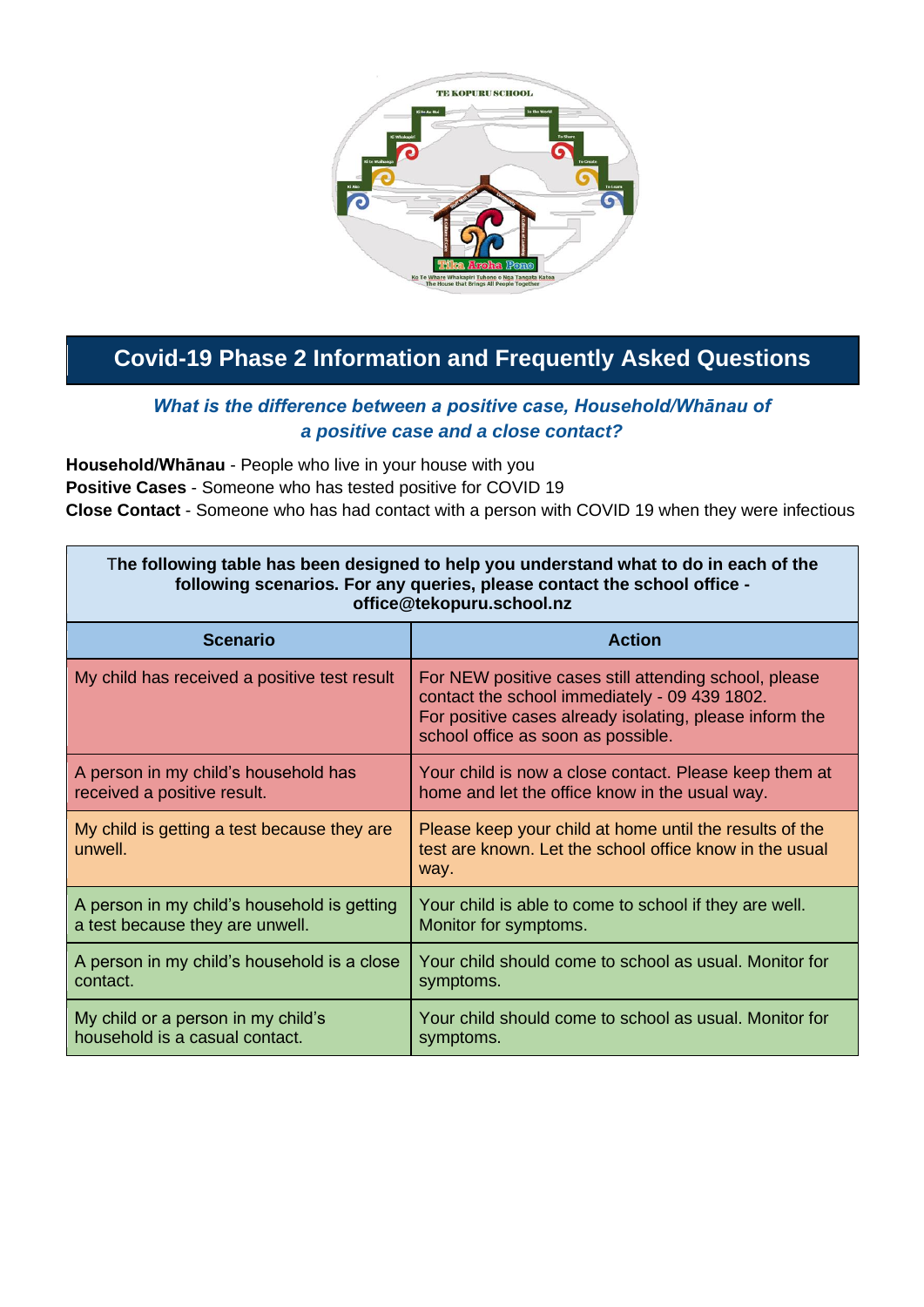# **COVID-19 Frequently Asked Questions**

This information is to support our families with any Covid-19 queries, and what you need to do.

In advance we know that this will end up in disruptions to your lives and work, and thank you for your understanding and support.

Please note that we are not the "health experts" and will follow the advice of the Ministry of Health and Education in the event we have a case at school.

Please also note that this information is subject to change, based on any updated guidelines from the Ministry of Education & Health.

## **Click on the question below to find the information you need quickly…**

- ➔ [Who do we advise if my child tests positive for Covid-19?](#page-1-0)
- $\rightarrow$  [What actions does the school take when there is a positive case?](#page-1-1)
- **→ [How do we work out who is a Close Contact?](#page-2-0)**
- ➔ [My child is a close contact. What does this mean?](#page-2-1)
- → [Do I need to provide anything before my child is able to return to school?](#page-2-2)
- → [If my child is a close contact, does the rest of our household also need to isolate?](#page-2-3)
- → [A member of our household is a close contact. Can my child still attend school?](#page-2-4)
- → [We received the letter saying that my child is NOT a close contact. What do I need to do?](#page-2-5)
- → [My child has tested positive for Covid-19. What does this mean?](#page-2-6)
- → My child is feeling unwell (e.g. cough, headache, sore throat etc) Can I still send them to [school?](#page-2-7)
- $\rightarrow$  [Is it safe to send my child to school?](#page-3-0)
- ➔ [What are you doing to keep my child safe?](#page-3-1)
- → [My child is anxious or scared. What advice do you have?](#page-3-2)
- → My child needs to isolate at home. What support will school provide around teaching and [learning?](#page-3-3)

#### <span id="page-1-0"></span>**Who do we advise if my child tests positive for Covid-19?**

Please contact Lee Anderson - lee@tekopuru.school.nz, or office@tekopuru.school.nz

#### <span id="page-1-1"></span>**What actions does the school take when there is a positive case?**

We follow a response plan based on guidance from the Ministry of Education. This involves:

- Seeking confirmation of the positive case, and when the infectious period was
- If this was on a school day, we then work through a contact tracing process
- We will advise whanau if there has been a positive case in their child's class and let you know if your child is a close or casual contact.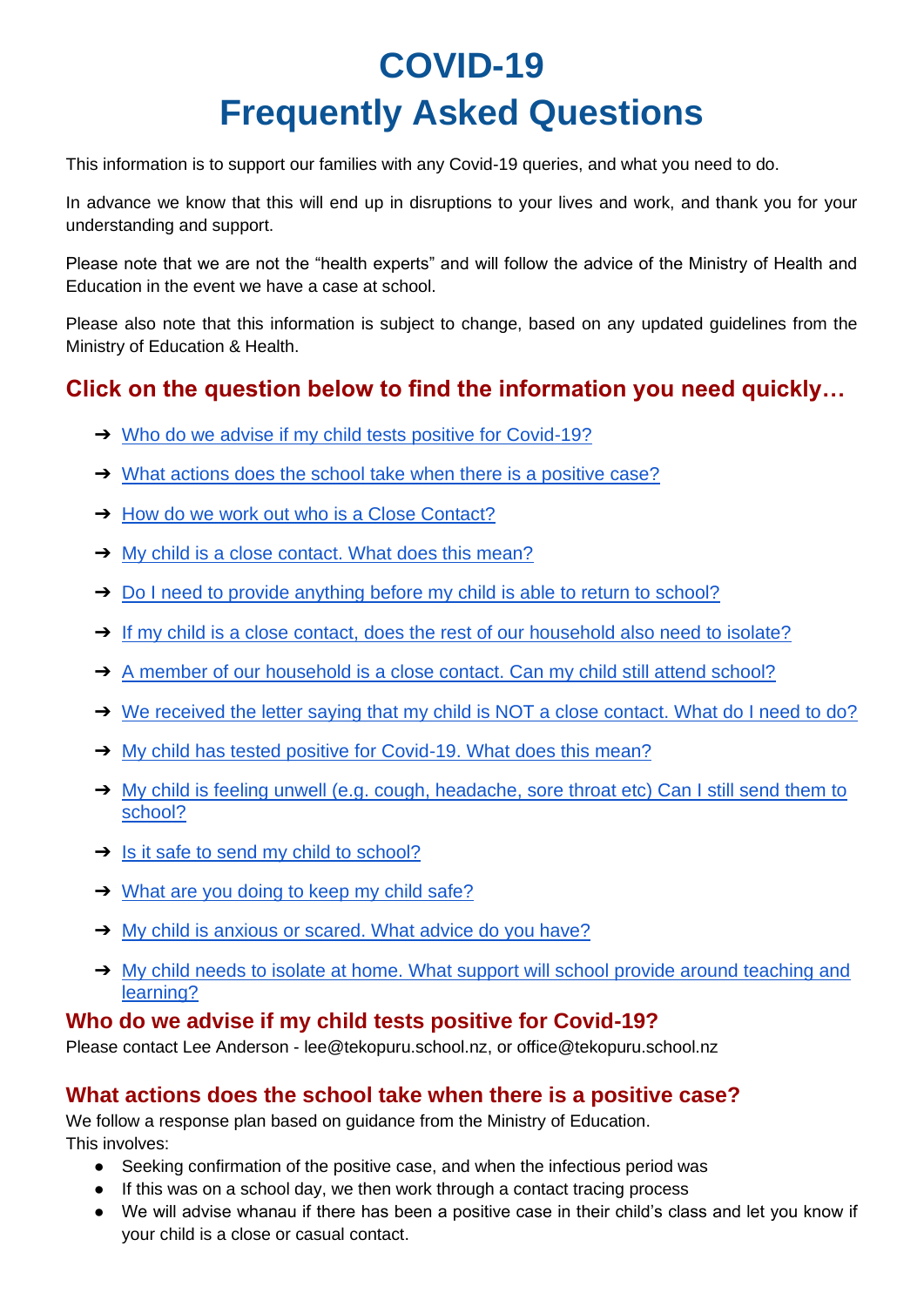- If this occurs during a school day, we will request that you come and collect your child as soon as you are able to. Arrive at the main office, and we will bring your child(ren) out to you safely.
- We will let the rest of the school whānau know that we have had a positive case.

#### <span id="page-2-0"></span>**How do we work out who is a Close Contact?**

There is detailed guidance around this from the Ministry of Education who will provide support with this process.

#### <span id="page-2-1"></span>**My child is a close contact. What does this mean?**

- This means your child has had contact with a positive case at our school.
- They will need to isolate for 7 days and be tested on day #5 (Note the 7 days start from the date that they were in contact with a positive case at school. Because of the time lag between the confirmed case/test results, this may mean that your child only needs to remain home for a smaller number of days).
- The day #5 test is likely when you would receive the notification of being a close contact.
- We will advise you further regarding testing and isolation dates.

### <span id="page-2-2"></span>**Do I need to provide anything before my child is able to return to school?**

For positive Covid cases or close contacts we would like to see the last negative test result if possible.

## <span id="page-2-3"></span>**If my child is a close contact, does the rest of our household also need to isolate?**

No.

## <span id="page-2-4"></span>**A member of our household is a close contact. Can my child still attend school?**

**Yes,** as above. Your child is able to attend school.

## <span id="page-2-5"></span>**We received the letter saying that my child is NOT a close contact. What do I need to do?**

#### **Your child is still able to attend school**

- You and your Whānau should watch for symptoms
- If any develop, get tested immediately
- Then, stay at home until you receive the result
- Please keep an eye out for school communications

#### <span id="page-2-6"></span>**My child has tested positive for Covid-19. What does this mean?**

This will mean that your child will need to isolate at home. All family members will be close contacts and also need to isolate. The Ministry of Health will provide more guidance.

#### **A member of our household has tested positive. What does this mean?**

This will mean that your child will be a close contact and also needs to isolate. Ministry of Health will provide more guidance.

### <span id="page-2-7"></span>**My child is feeling unwell (e.g. cough, headache, sore throat etc) Can I still send them to school?**

Please do not send your child to school. While these may be the normal bugs/sniffles that occur, we encourage you to get your child tested.